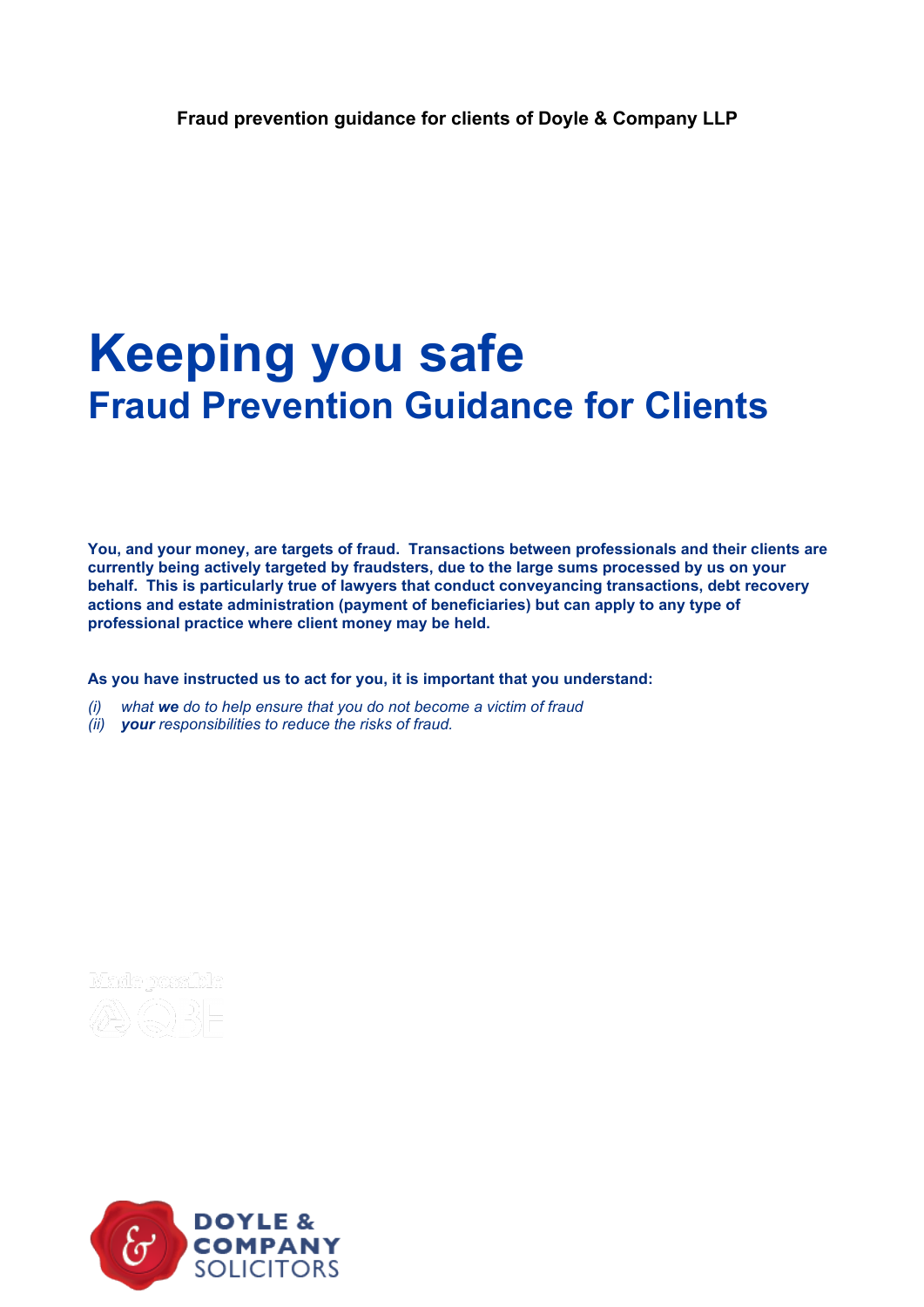### **Our commitment to you**

#### **We will ensure that we know you, our client**

*We undertake careful checks before taking on any piece of work, to ensure that you are who you say you are. For example, if you are selling a property, we will check that you do own the property to ensure that we do not transfer sale proceeds to a fraudster.* 

#### **When we send you money, we will check to ensure that we transfer funds to your account**

*We will always ask for your bank account details, either in a face to face meeting, or by hard copy letter sent by registered post. We can only make a payment to you as our named client, so please do not ask us to split monies across various accounts, pay other parties or beneficiaries etc. as we do not allow it and you will be able to do this quickly once monies are in your account.*

#### **We will provide our bank details at the start of the work, and will not email you with changes**

Our bank account details are provided in our Initial letter of engagement & terms and condition of business to you. We will never advise you of changes to our bank details by telephone or by email.

#### **We will use secure methods of payment**

*This invariably means CHAPS rather than immediate faster payments which are fairly impossible to freeze if a fraud is later discovered.*

#### **We will take all reasonable steps to keep your data safe**

*We have strict policies and procedures in place to keep your data safe. We store your data on encrypted systems that are fully compliant with the current Data Protection Regulations.* 

#### **We will keep our electronic systems secure and up to date**

*We have professional-grade anti-virus and antimalware software and firewalls in place to help protect from 'phishing' and other cyber threats. We also have a policy of promptly installing relevant software updates and security patches on all work devices, including portable devices such as tablets and smart phones.* 

#### **We will advise you of any known security breaches that may impact you**

*One of our advisers, staff or partners specifically allocated to your work (as detailed in our initial letter of advices will contact you by telephone or letter (not email) to advise you of any known security breach that may have compromised your email / information security.* 

#### **We will only email you regarding your case or transaction using a company email address** i.e. firstname@doyleandcompany.ie

## **Your security obligations**

#### **You will provide us with best contact details**

*On or before the start of our work, we will ask for your contact details, and a preferred way of addressing you in communications. You should use the same email address, telephone number/s, mailing address whereever possible, and anticipate further checks from us should you use other contact details in future.* 

#### **You will communicate urgent instructions in person or by telephone**

*You should not rely on us receiving or reading your emails, particularly if you are providing time-critical instructions.* 

#### **You will never send us account details by email**

*We will not accept bank details via email. You should send such details to us by registered post or come into our office personally. Please be understanding should we need to double-check anything that we think looks suspicious – this is for your benefit.*

#### **You will take all reasonable measures to keep your data and systems secure**

*You will keep your computer and relevant mobile devices updated with the latest operating system updates, security patches, and anti-virus software.*

**You will inform us at the earliest opportunity if your email or devices become infected with a virus or other malware, or you think you've been hacked, or your security otherwise compromised.**